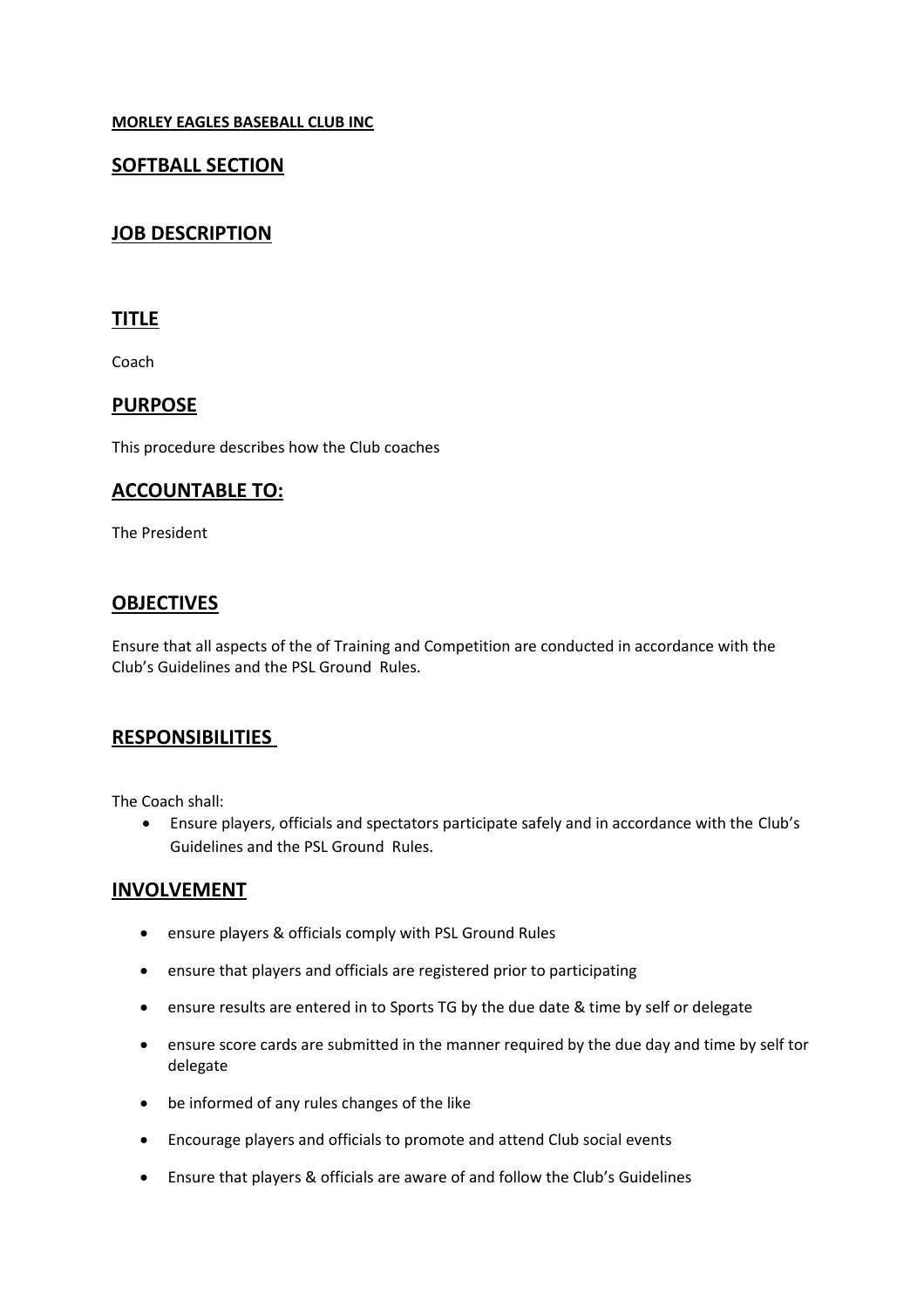- Vote count/MVP
	- o ensure MVP vote cards completed after each game
	- o attend the the vote count and provide information/trophy recipient data
	- o return scorebooks to Registrar at vote count or at the completion of the season
- Presentation Night/s Encourage all players and officials to attend and support the function
- **•** Grounds
	- o Safety Ensure that diamonds are safe to play on before any Training or Competition activities commence
	- o Ensure that rubbish is removed from grounds and that any cut outs are raked
- **•** Facilities:
	- o Ensure the facilities are securely locked and that all lighting is turned off after Training
	- o Training lights are to be turned off no later than 8.00pm
- Equipment
	- o Liaise with Equipment Officer to acquire required equipment prior to the first game of the season.
	- o Liaise is with Equipment Officer to ensure all equipment is returned in good condition at the conclusion of the season coached in
	- o Ensure club equipment is in good condition and safe for use during the season